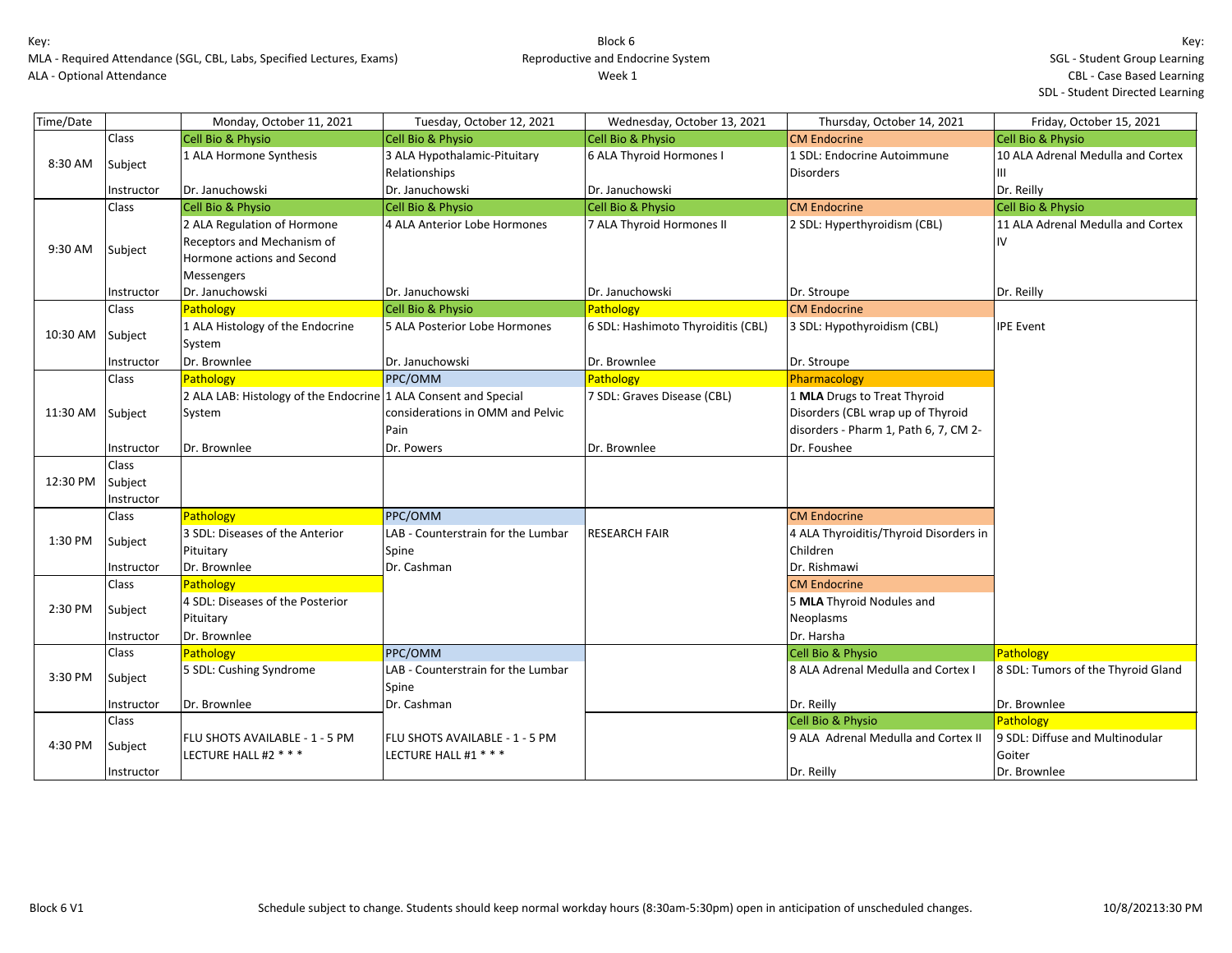MLA - Required Attendance (SGL, CBL, Labs, Specified Lectures, Exams) ALA - Optional Attendance

| Time/Date |              | Monday, October 18, 2021           | Tuesday, October 19, 2021                                               | Wednesday, October 20, 2021        | Thursday, October 21, 2021         | Friday, October 22, 2021             |
|-----------|--------------|------------------------------------|-------------------------------------------------------------------------|------------------------------------|------------------------------------|--------------------------------------|
|           | Class        | Pathology                          |                                                                         | <b>CM Endocrine</b>                | <b>Cell Bio &amp; Physio</b>       | Pathology                            |
| 8:30 AM   | Subject      | 10 SDL: Primary hyperaldosteronism |                                                                         | 8 MLA Disorders of the Adrenal     | 12 ALA Endocrine Pancreas I        | Exam #1 (1-9)                        |
|           |              |                                    |                                                                         | Glands I                           |                                    |                                      |
|           | Instructor   | Dr. Brownlee                       |                                                                         | Dr. Haenel                         | Dr. Januchowski                    |                                      |
|           | Class        | Pathology                          | Cell Bio & Physio                                                       | <b>CM Endocrine</b>                | Cell Bio & Physio                  |                                      |
| 9:30 AM   | Subject      | 11 SDL: Pancreatic Neuroendocrine  | Exam #1 $(1-7)$                                                         | 9 MLA Disorders of the Adrenal     | 13 ALA Endocrine Pancreas II       |                                      |
|           |              | Neoplasms                          |                                                                         | Glands II                          |                                    |                                      |
|           | Instructor   | Dr. Brownlee                       |                                                                         | Dr. Haenel                         | Dr. Januchowski                    |                                      |
|           | Class        |                                    | <b>CM Endocrine</b>                                                     | <b>CM Endocrine</b>                | Pharmacology                       | Pathology                            |
| 10:30 AM  | Subject      |                                    | 6 ALA Surgical Treatment for Morbid   10 MLA Disorders of the Pituitary |                                    | 2 ALA Drugs to Treat Obesity       | 12 SDL: Adrenocorticol Insufficiency |
|           |              |                                    | Obesity                                                                 | Gland I                            |                                    |                                      |
|           | Instructor   |                                    | Dr. Lindsey                                                             | Dr. Haenel                         | Dr. Foushee                        | Dr. Brownlee                         |
|           | Class        |                                    | <b>CM Endocrine</b>                                                     | <b>CM Endocrine</b>                | PPC/OMM                            | Pathology                            |
|           |              |                                    | 7 ALA Metabolic Syndrome,                                               | 11 MLA Disorders of the Pituitary  | 2 SDL Sacrum - Review and Clinical | 13 SDL: Adrenogenital Syndrome       |
| 11:30 AM  | Subject      |                                    | Nonsurgical Management, Nutrition                                       | Gland II                           | treatment                          |                                      |
|           |              |                                    | and Exercise                                                            |                                    |                                    |                                      |
|           | Instructor   |                                    | Dr. DiMucci-Ward                                                        | Dr. Haenel                         | Dr. Powers                         | Dr. Brownlee                         |
|           | <b>Class</b> |                                    |                                                                         |                                    |                                    |                                      |
| 12:30 PM  | Subject      |                                    |                                                                         |                                    |                                    |                                      |
|           | Instructor   |                                    |                                                                         |                                    |                                    |                                      |
|           | Class        |                                    | <b>MANDATORY</b>                                                        | <b>Residency and 4th Year Info</b> | PPC/OMM                            | Pathology                            |
| 1:30 PM   | Subject      |                                    | <b>Intro to Third Year</b>                                              |                                    | LAB Sacrum: Review and Clinical    | 14 SDL: Pheochromocytoma             |
|           |              |                                    | Begins at 1:00 PM                                                       |                                    | Treatment                          |                                      |
|           | Instructor   |                                    | Dr. Saleski                                                             | Dr. Cashman                        |                                    | Dr. Brownlee                         |
|           | Class        |                                    | <b>MANDATORY</b>                                                        |                                    |                                    | Pathology                            |
| 2:30 PM   | Subject      |                                    | <b>DSME/Core Site Presentations</b>                                     |                                    |                                    | 15 SDL: Diabetes Mellitus            |
|           | Instructor   |                                    | Dr. Saleski                                                             |                                    |                                    | Dr. Brownlee                         |
|           | Class        |                                    |                                                                         | Pathology                          | PPC/OMM                            |                                      |
| 3:30 PM   | Subject      |                                    |                                                                         | <b>SDL Quiz Review - Exam 1</b>    | LAB Sacrum: Review and Clinical    |                                      |
|           |              |                                    |                                                                         |                                    | Treatment                          |                                      |
|           | Instructor   |                                    |                                                                         |                                    |                                    |                                      |
|           | Class        |                                    |                                                                         |                                    |                                    |                                      |
| 4:30 PM   | Subject      |                                    |                                                                         |                                    |                                    |                                      |
|           | Instructor   |                                    |                                                                         |                                    |                                    |                                      |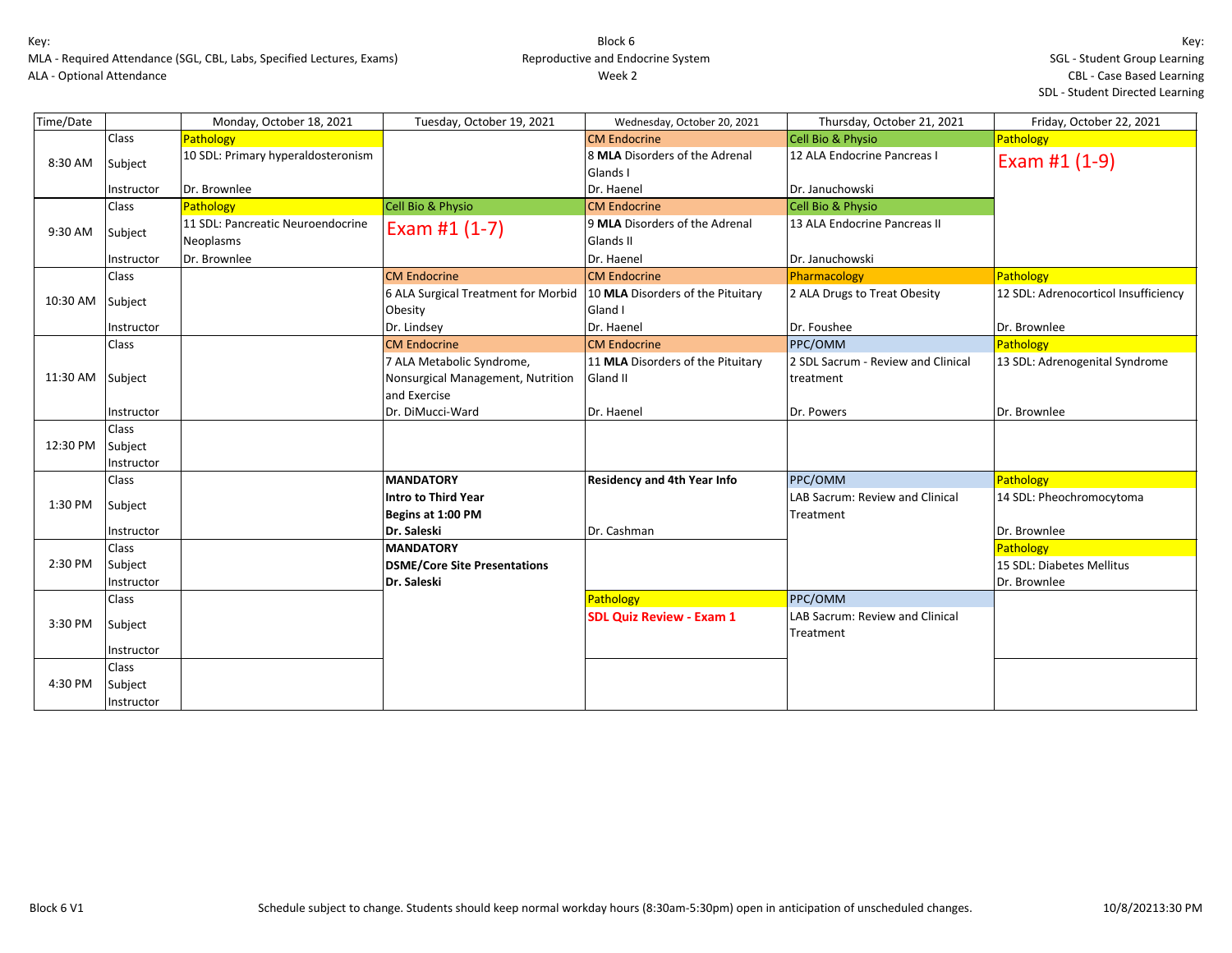| Time/Date |              | Monday, October 25, 2021            | Tuesday, October 26, 2021                   | Wednesday, October 27, 2021           | Thursday, October 28, 2021          | Friday, October 29, 2021            |
|-----------|--------------|-------------------------------------|---------------------------------------------|---------------------------------------|-------------------------------------|-------------------------------------|
|           | Class        | <b>Cell Bio &amp; Physio</b>        | <b>CM Endocrine</b>                         | <b>CM Endocrine</b>                   |                                     | Cell Bio & Physio                   |
|           |              | 14 ALA Regulation of Calcium and    | Exam #1 (1-11) - start                      | 17 ALA Medical Nutrition for Diabetes |                                     | Exam #2 (8-15)                      |
| 8:30 AM   | Subject      | Phosphate Metabolism I              |                                             | <b>Mellitus</b>                       |                                     |                                     |
|           |              |                                     | at 8 am                                     |                                       |                                     |                                     |
|           | Instructor   | Dr. Reilly                          |                                             | Dr. DiMucci-Ward                      |                                     |                                     |
|           | Class        | <b>Cell Bio &amp; Physio</b>        | <b>CM Endocrine</b>                         | Pharmacology                          | <b>CM Endocrine</b>                 | Cell Bio & Physio                   |
|           |              | 15 ALA Regulation of Calcium and    | 13 ALA Congenital and Genetic               | 4 ALA Drugs to Treat Type I Diabetes  | 18 ALA Juvenile Diabetes Mellitus   | 16 ALA Male Reproductive Physiology |
| 9:30 AM   | Subject      | Phosphate Metabolism II             | <b>Endocrine Disorders in Pediatrics I</b>  | <b>Mellitus</b>                       |                                     |                                     |
|           | Instructor   | Dr. Reilly                          | Dr. Rishmawi                                | Dr. Foushee                           | Dr. Rishmawi                        | Dr. Jaynes                          |
|           | Class        | <b>CM Endocrine</b>                 | <b>CM Endocrine</b>                         | Pharmacology                          | <b>CM Endocrine</b>                 | Cell Bio & Physio                   |
|           |              | 12 ALA Disorders of the Parathyroid | 14 ALA Congenital and Genetic               | 5 ALA Drugs to Treat Type II Diabetes | 19 ALA Complications of Diabetes    | 17 ALA Male Reproductive Physiology |
| 10:30 AM  | Subject      | Glands                              | <b>Endocrine Disorders in Pediatrics II</b> | Mellitus I                            | <b>Mellitus in Adults</b>           | Ш                                   |
|           |              |                                     |                                             |                                       |                                     |                                     |
|           | Instructor   | Dr. Lindsey                         | Dr. Rishmawi                                | Dr. Foushee                           | Dr. Kilgore                         | Dr. Jaynes                          |
|           | Class        | Pharmacology                        | <b>CM Endocrine</b>                         | Pharmacology                          | PPC/OMM                             | Pathology                           |
|           |              | 3 ALA Growth Hormone and Drugs      | 15 ALA Diabetes Mellitus in Adults          | 6 ALA Drugs to Treat Type II Diabetes | 3 ALA Examination and Diagnosis of  | <b>SDL Quiz Review - Exam 2</b>     |
| 11:30 AM  | Subject      | for Adrenal Disorders               |                                             | Mellitus II                           | the Endocrine System                |                                     |
|           | Instructor   | Dr. Foushee                         | Dr. Carroll                                 | Dr. Foushee                           | Dr. Carroll                         |                                     |
|           | <b>Class</b> |                                     |                                             |                                       |                                     |                                     |
| 12:30 PM  | Subject      |                                     |                                             |                                       |                                     |                                     |
|           | Instructor   |                                     |                                             |                                       |                                     |                                     |
|           | Class        | Pathology                           | <b>CM Endocrine</b>                         |                                       | PPC/OMM                             |                                     |
|           |              | 16 SDL: Diseases of the Parathyroid | 16 ALA Management of Diabetic               |                                       | OMM Lab - Examination and Diagnosis |                                     |
| 1:30 PM   | Subject      | Glands                              | <b>Emergencies in Adults</b>                |                                       | of the Endocrine System             |                                     |
|           | Instructor   |                                     | Dr. Stroupe                                 |                                       | Dr. Carroll                         |                                     |
|           | Class        |                                     | <b>Procedural Skills</b>                    | <b>MANDATORY</b>                      |                                     |                                     |
| 2:30 PM   | Subject      |                                     |                                             | <b>DSME/Core Site Presentations</b>   |                                     |                                     |
|           | Instructor   |                                     |                                             |                                       |                                     |                                     |
|           | Class        |                                     | <b>Residency and 4th Year Information</b>   |                                       | PPC/OMM                             |                                     |
|           |              |                                     |                                             |                                       |                                     |                                     |
| 3:30 PM   |              |                                     | 2:30 PM - 3:30 PM                           |                                       | OMM Lab - Examination and Diagnosis |                                     |
|           | Subject      |                                     |                                             |                                       | of the Endocrine System             |                                     |
|           |              |                                     |                                             |                                       |                                     |                                     |
|           | Instructor   |                                     | Dr. Cashman                                 | Dr. Saleski                           |                                     |                                     |
|           | Class        |                                     |                                             |                                       |                                     |                                     |
| 4:30 PM   | Subject      |                                     |                                             |                                       |                                     |                                     |
|           | Instructor   |                                     |                                             |                                       |                                     |                                     |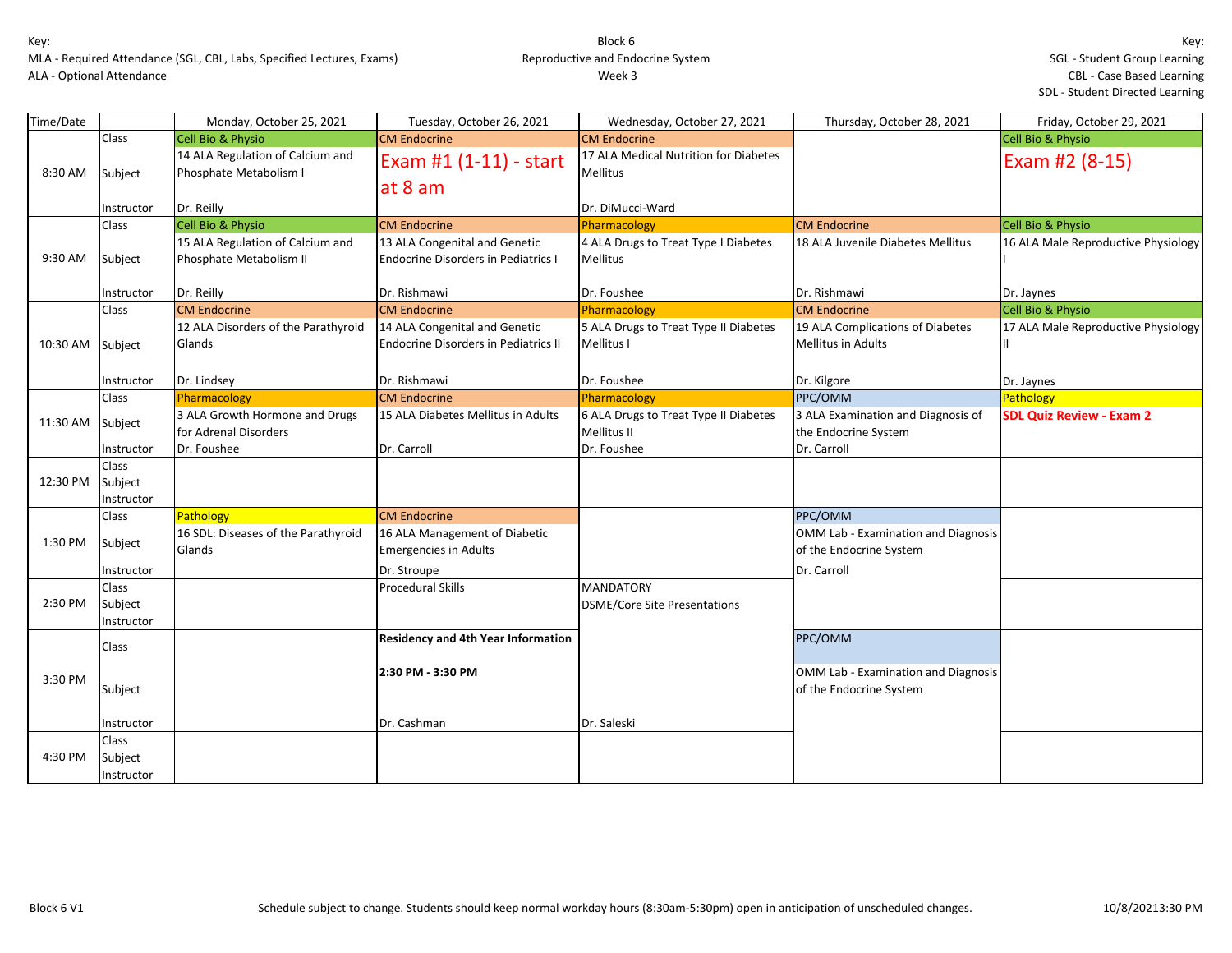| Time/Date |              | Monday, November 1, 2021                            | Tuesday, November 2, 2021            | Wednesday, November 3, 2021              | Thursday, November 4, 2021            | Friday, November 5, 2021                   |
|-----------|--------------|-----------------------------------------------------|--------------------------------------|------------------------------------------|---------------------------------------|--------------------------------------------|
|           | Class        | Pathology                                           | <b>Pathology</b>                     | <b>CM Urology</b>                        | <b>CM Endocrine</b>                   | <b>CM Urology</b>                          |
| 8:30 AM   | Subject      | 17 ALA Histology of the Male<br>Reproductive System | Exam #2 (10-16)                      | 4 MLA Genitourinary Trauma               | Exam #2 (12-19)                       | 7 ALA Normal Pediatric Male<br>Development |
|           | Instructor   | Dr. Brownlee                                        |                                      | Dr. Pryor                                |                                       | Dr. Rishmawi                               |
|           | <b>Class</b> | Pathology                                           | <b>CM Urology</b>                    | <b>CM Urology</b>                        | Pharmacology                          | <b>CM Urology</b>                          |
| 9:30 AM   | Subject      | 18 ALA LAB: Histology of the Male                   | 2 MLA Male Genitourinary Cancers I   | 5 MLA Prostate Disorders, Benign         | 7 ALA Drugs for Benign Prostatic      | 8 ALA Congenital Disorders of the          |
|           |              | Reproductive System                                 |                                      | Prostatic Hypertrophy (BPH), Prostatitis | Hypertrophy (BPH) and Incontinence    | Male GU tract                              |
|           | Instructor   | Dr. Brownlee                                        | Dr. Pryor                            | Dr. Pryor                                | Dr. Foushee                           | Dr. Rishmawi                               |
|           | Class        | <b>CM Urology</b>                                   | <b>CM Urology</b>                    | <b>CM Urology</b>                        | PPC/OMM                               | <b>CM Urology</b>                          |
| 10:30 AM  | Subject      | 1 SDL: Male Genitourinary Imaging                   | 3 MLA Male Genitourinary Cancers II  | 6 ALA Urinary Incontinence               | 5 ALA Male Reproductive History and   | 9 ALA The Aging Male                       |
|           |              |                                                     |                                      |                                          | Physical, Male Exam                   |                                            |
|           | Instructor   | Dr. Januchowski                                     | Dr. Pryor                            | Dr. Cashman                              | Dr. Jones                             | Dr. Warren, E                              |
|           | Class        |                                                     |                                      | PPC/OMM                                  | PPC/OMM                               |                                            |
|           |              |                                                     |                                      | 4 SDL: Men's Health                      | 6 ALA OMM for Male Genitourinary      |                                            |
| 11:30 AM  | Subject      |                                                     |                                      |                                          | <b>Disorders</b>                      |                                            |
|           |              |                                                     |                                      |                                          |                                       |                                            |
|           | Instructor   |                                                     |                                      | Dr. Carroll                              | Dr. Jones                             |                                            |
|           | Class        |                                                     |                                      |                                          |                                       | <b>Cell Bio &amp; Physio</b>               |
| 12:30 PM  | Subject      |                                                     |                                      |                                          |                                       | Quiz for lectures 16-17 due at             |
|           |              |                                                     |                                      |                                          |                                       | 11:59 PM Sunday!                           |
|           | Instructor   |                                                     |                                      |                                          |                                       |                                            |
|           | Class        | <b>Procedural Skills</b>                            | <b>Residency and 4th Year Info</b>   | <b>MANDATORY</b>                         | PPC/OMM                               | <b>Procedural Skills</b>                   |
| 1:30 PM   | Subject      | Skills session (1:30-5:30 pm)                       | Only if needed for make-up           | <b>DSME/Core Site Presentations</b>      | LAB for above - (alternate with Proc. | <b>Practice skills (open all weekend</b>   |
|           |              |                                                     |                                      | Begins at 1:00 PM                        | skills lab)                           | in SGRs                                    |
|           | Instructor   | Dr. Lindsey                                         | Dr. Cashman                          | Dr. Saleski                              | Dr. Jones                             |                                            |
|           | Class        |                                                     |                                      |                                          |                                       |                                            |
| 2:30 PM   | Subject      |                                                     |                                      |                                          |                                       |                                            |
|           | Instructor   |                                                     |                                      |                                          |                                       |                                            |
|           | Class        | Pathology                                           | Pathology                            |                                          | <b>Procedural Skills</b>              |                                            |
|           |              | 19 SDL: Diseases of the Penis and                   | 21 SDL: Benign Prostatic Hyperplasia |                                          | Skills session - (alternate with OMM  |                                            |
| 3:30 PM   | Subject      | <b>Testis</b>                                       |                                      |                                          | Lab)                                  |                                            |
|           | Instructor   |                                                     | Dr. Brownlee                         |                                          |                                       |                                            |
|           | Class        | Pathology                                           | Pathology                            |                                          |                                       |                                            |
| 4:30 PM   | Subject      | 20 SDL: Testicular Tumors                           | 22 SDL: Prostate Carcinoma           |                                          |                                       |                                            |
|           | Instructor   |                                                     | Dr. Brownlee                         |                                          |                                       |                                            |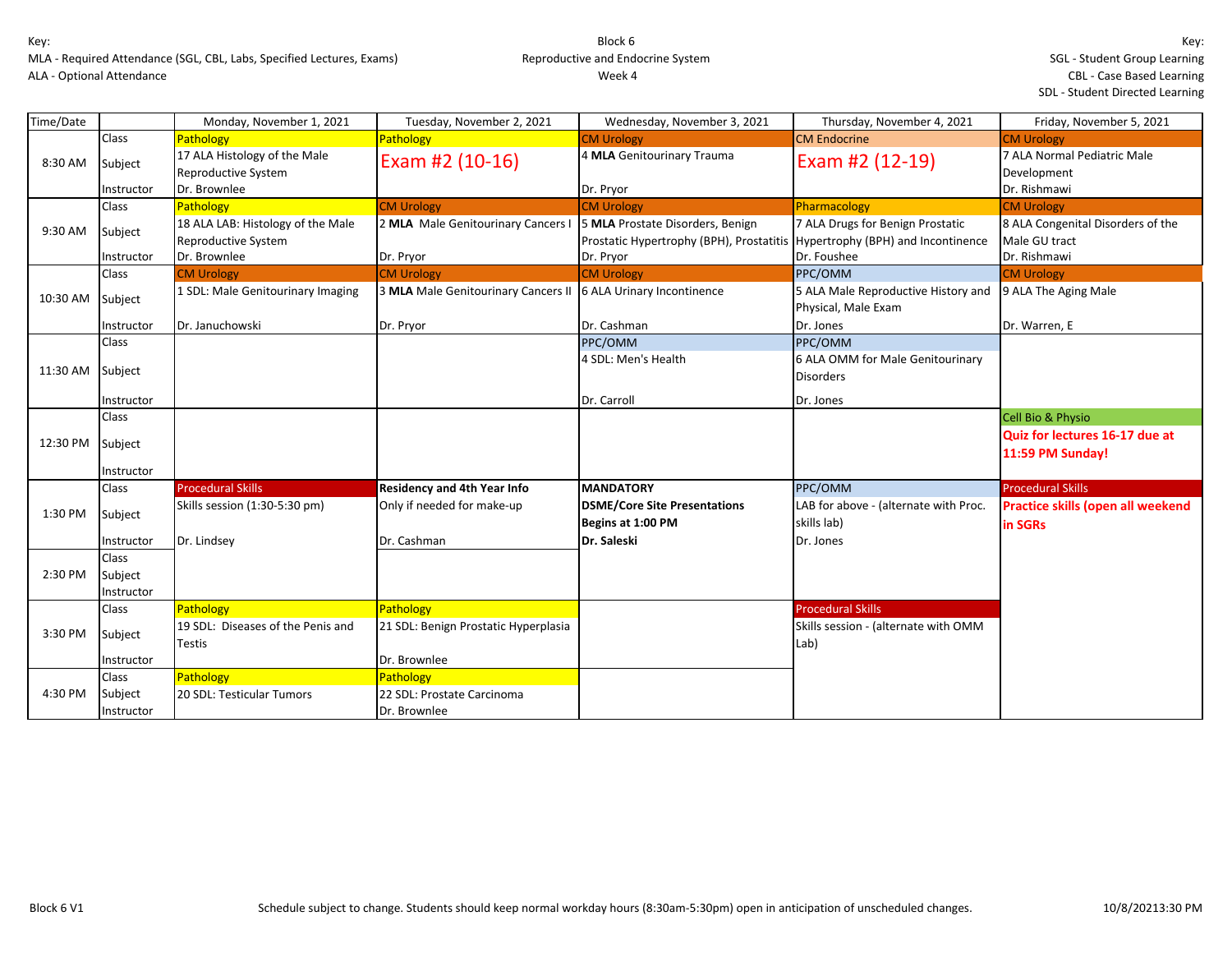| Time/Date |                       | Monday, November 8, 2021                                              | Tuesday, November 9, 2021        | Wednesday, November 10, 2021                                  | Thursday, November 11, 2021                    | Friday, November 12, 2021                                                      |
|-----------|-----------------------|-----------------------------------------------------------------------|----------------------------------|---------------------------------------------------------------|------------------------------------------------|--------------------------------------------------------------------------------|
|           | Class                 | <b>CM Urology</b>                                                     | Pathology                        | Cell Bio & Physio                                             |                                                | <b>CM Urology</b>                                                              |
| 8:30 AM   | Subject               | 10 MLA Testicular Disorders                                           | Exam #3 (17-22)                  | 20 ALA Female Reproductive Physiology I                       |                                                | Exam #1 (1-12)                                                                 |
|           | Instructor            | Dr. Pryor                                                             |                                  | Dr. Jaynes                                                    |                                                |                                                                                |
|           | Class                 | <b>CM Urology</b>                                                     | Cell Bio & Physio                | Cell Bio & Physio                                             | Cell Bio & Physio                              |                                                                                |
| 9:30 AM   | Subject               | 11 MLA Disorders of the Urethra and<br>Penis                          | 18 ALA Sexual Differentiation I  | 21 ALA Female Reproductive Physiology II                      | 22 ALA Pregnancy I                             |                                                                                |
|           | Instructor            | Dr. Pryor                                                             | Dr. Jaynes                       | Dr. Jaynes                                                    | Dr. Jaynes                                     |                                                                                |
|           | Class                 | <b>CM Urology</b>                                                     | Cell Bio & Physio                | <b>Pathology</b>                                              | Cell Bio & Physio                              | Pathology                                                                      |
| 10:30 AM  | Subject               | 12 MLA Impotence                                                      | 19 ALA Sexual Differentiation II | 23 ALA Histology of the Female<br>Reproductive System         | 23 ALA Pregnancy II                            | 26 SDL: Diseases of the Cervix                                                 |
|           | Instructor            | Dr. Pryor                                                             | Dr. Jaynes                       |                                                               | Dr. Jaynes                                     |                                                                                |
|           | Class                 | Pharmacology                                                          |                                  | Pathology                                                     | PPC/OMM                                        | <b>Pathology</b>                                                               |
| 11:30 AM  | Subject               | 8 ALA Androgens and Treatment of<br>Impotence                         |                                  | 24 ALA LAB: Female Reproductive System                        | 7 ALA Women's Health History and<br>Prevention | 27 SDL: Uterine Leiomyoma and<br>Leiomyosarcoma                                |
|           | Instructor            | Dr. Foushee                                                           |                                  |                                                               | Dr. Escamilla                                  |                                                                                |
| 12:30 PM  | Class<br>Subject      |                                                                       |                                  |                                                               |                                                |                                                                                |
|           | Instructor            |                                                                       |                                  |                                                               |                                                |                                                                                |
|           | Class                 | Pathology                                                             | <b>Procedural Skills</b>         | <b>MANDATORY</b>                                              |                                                | <b>CM OB/GYN</b>                                                               |
| 1:30 PM   | Subject<br>Instructor | Quiz review                                                           | Skills practice time (1-5)       | <b>DSME/Core Site Presentations</b><br>Begins at 1:00 PM      |                                                | 1 SDL Radiology of the Female<br><b>Reproductive System</b><br>Dr. Januchowski |
|           | Class                 |                                                                       |                                  |                                                               |                                                | Pathology                                                                      |
| 2:30 PM   | Subject               |                                                                       |                                  |                                                               |                                                | 28 SDL: Diseases of the Vulva and<br>Vagina                                    |
|           | Instructor            |                                                                       |                                  | Dr. Saleski                                                   |                                                | Dr. Brownlee                                                                   |
| 3:30 PM   | Class<br>Subject      | CM quiz (Urology - due Sunday night<br>with answer release immediate) |                                  | Pathology<br>25 SDL: Klinefelter Syndrome, Turner<br>Syndrome |                                                | Skills practice on Saturday/Sunday                                             |
|           | Instructor            |                                                                       |                                  | Dr. Brownlee                                                  |                                                |                                                                                |
|           | Class                 |                                                                       |                                  |                                                               |                                                |                                                                                |
| 4:30 PM   | Subject               |                                                                       |                                  |                                                               |                                                |                                                                                |
|           | Instructor            |                                                                       |                                  |                                                               |                                                |                                                                                |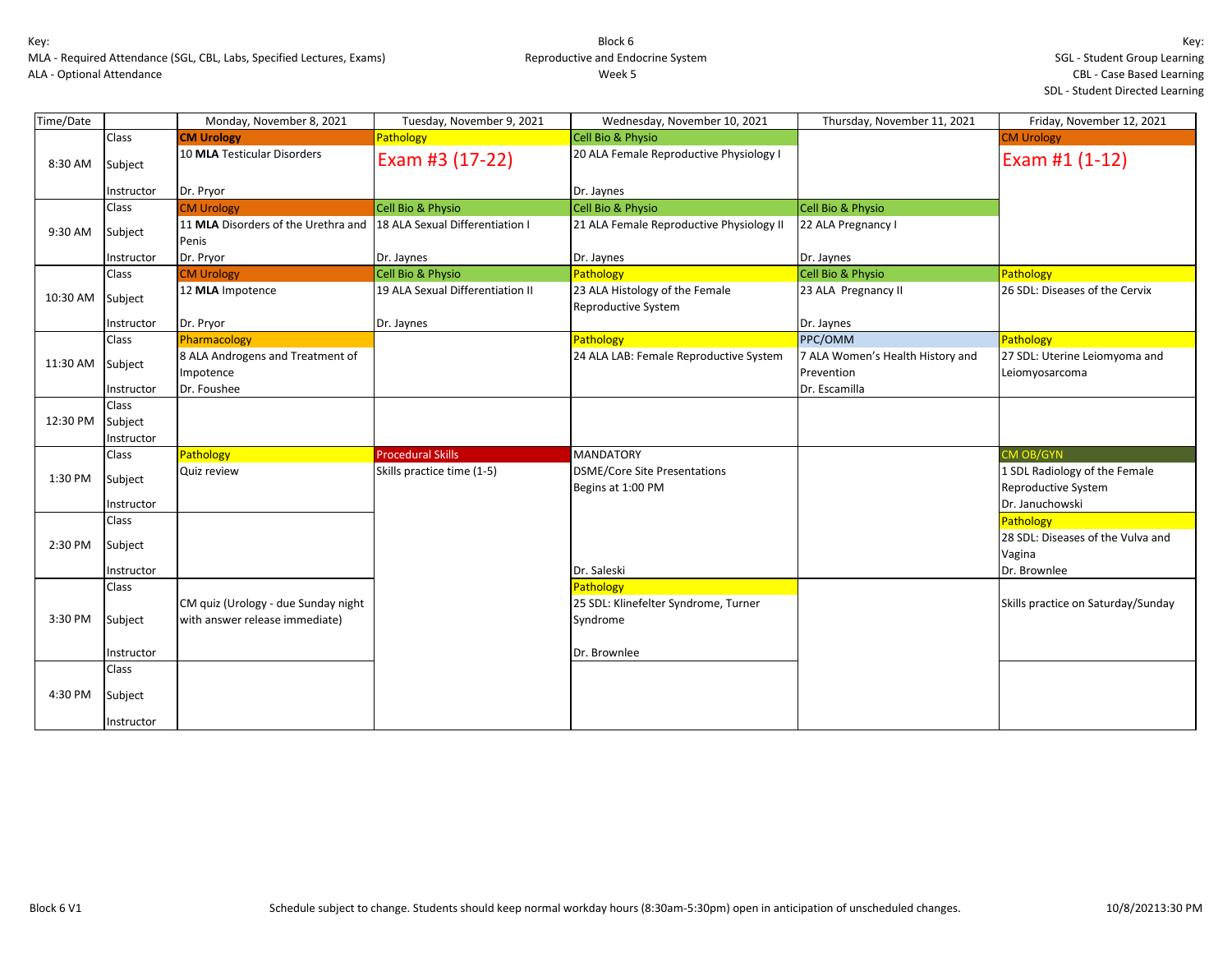MLA - Required Attendance (SGL, CBL, Labs, Specified Lectures, Exams) ALA - Optional Attendance

subject 30 SDL: Carcinoma of the

Instructor and Dr. Brownlee

Endometrium

### Block 6 Reproductive and Endocrine System Week 6

| Time/Date |              | Monday, November 15, 2021                                         | Tuesday, November 16, 2021            | Wednesday, November 17, 2021      | Thursday, November 18, 2021          | Friday, November 19, 2021           |
|-----------|--------------|-------------------------------------------------------------------|---------------------------------------|-----------------------------------|--------------------------------------|-------------------------------------|
|           | <b>Class</b> | <b>CM OB/GYN</b>                                                  |                                       | <b>CM OB/GYN</b>                  | Cell Bio & Physio                    | <b>CM OB/GYN</b>                    |
| 8:30 AM   |              | 2 ALA Normal Female Sexual                                        |                                       | 8 ALA Endometrial Hyperplasia and | <b>EXAM #3 (16-23)</b>               | 11 ALA Vulvovaginitis & Diseases of |
|           |              | Maturation                                                        |                                       | <b>Uterine Cancer</b>             |                                      | the Vulva                           |
|           | Instructor   | Dr. Rishmawi                                                      |                                       | Dr. Lewis                         |                                      | Dr. Carroll                         |
|           | <b>Class</b> | CM OB/GYN                                                         | Pharmacology                          | CM OB/GYN                         | PPC/OMM                              | CM OB/GYN                           |
| 9:30 AM   | Subject      | 3 ALA Abnormal Female Sexual                                      | Exam #1 $(1-8)$                       | 9 ALA Common Procedures of the    | 8 ALA Physical Examination of the OB | 12 ALA Ovarian Neoplasm             |
|           |              | Maturation                                                        |                                       | Female Genitourinary System       | and GYN patients                     |                                     |
|           | Instructor   | Dr. Rishmawi                                                      |                                       | Dr. Ryan                          | Dr. Escamilla                        | Dr. Ryan                            |
|           | <b>Class</b> | Pharmacology                                                      | CM OB/GYN                             | <b>CM OB/GYN</b>                  | PPC/OMM                              | CM OB/GYN                           |
|           |              | 9 ALA Drugs for Female Reproductive 4 ALA Chromosomal Syndromes I |                                       | 10 ALA Abnormal Uterine Bleeding, | 9 ALA OMM for the Pregnant Patient   | 13 ALA Primary Amenorrhea           |
| 10:30 AM  | Subject      | Health I                                                          |                                       | Leiomyomas                        |                                      |                                     |
|           | Instructor   | Dr. Foushee                                                       | Dr. Worster                           | Dr. Ryan                          | Dr. Fabry                            | Dr. Ryan                            |
|           | <b>Class</b> | Pharmacology                                                      | CM OB/GYN                             | Pathology                         | PPC/OMM                              | <b>CM OB/GYN</b>                    |
|           | Subject      | 10 ALA Drugs for Female                                           | 5 ALA Chromosomal Syndromes II        | 31 SDL: Diseases of the Ovaries   | 10 ALA OMM for Common                | 14 ALA Secondary Amenorrhea         |
| 11:30 AM  |              | Reproductive Health II                                            |                                       |                                   | <b>Gynecological Disorders</b>       |                                     |
|           | Instructor   | Dr. Foushee                                                       | Dr. Worster                           | Dr. Brownlee                      | Dr. Shadiack                         | Dr. Ryan                            |
|           | <b>Class</b> |                                                                   |                                       |                                   |                                      |                                     |
| 12:30 PM  | Subject      |                                                                   |                                       |                                   |                                      |                                     |
|           | Instructor   |                                                                   |                                       |                                   |                                      |                                     |
|           | Class        | <b>Procedural Skills</b>                                          | <b>CM OB/GYN</b>                      |                                   | PPC/OMM                              |                                     |
| 1:30 PM   | Subject      | Skills session (1:30-5:30)                                        | 6 ALA HPV, Pap Smear, Colposcopy      |                                   | LAB OMM for the OB/GYN patient -     |                                     |
|           |              |                                                                   | and Cervical Cancer                   |                                   |                                      |                                     |
|           | Instructor   |                                                                   | Dr. Escamilla                         |                                   | Dr. Shadiack                         |                                     |
|           | Class        |                                                                   | <b>CM OB/GYN</b>                      |                                   |                                      |                                     |
| 2:30 PM   | Subject      |                                                                   | 7 ALA Contraception and Sterilization |                                   |                                      |                                     |
|           | Instructor   |                                                                   | Dr. Carroll                           |                                   |                                      |                                     |
|           | Class        |                                                                   | Pathology                             |                                   | <b>Procedural Skills</b>             |                                     |
| 3:30 PM   |              |                                                                   | 29 SDL: Endometritis and              |                                   | Skills session (alternate with OMM   |                                     |
|           | Subject      |                                                                   | Endometriosis                         |                                   | Lab)                                 |                                     |
|           | Instructor   |                                                                   | Dr. Brownlee                          |                                   |                                      |                                     |
|           | Class        |                                                                   | Pathology                             |                                   |                                      |                                     |

4:30 PM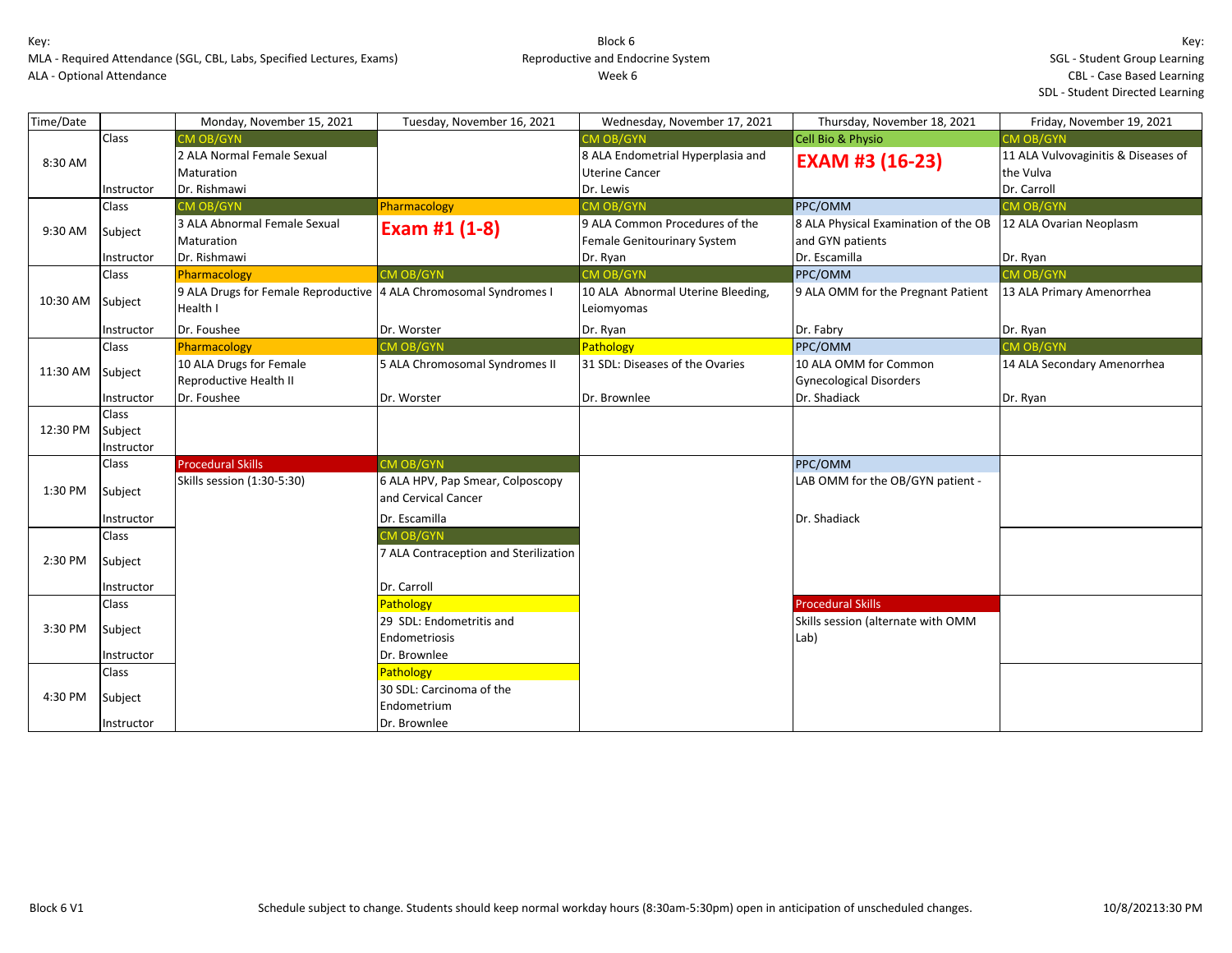| Time/Date |            | Monday, November 22, 2021          | Tuesday, November 23, 2021                                      | Wednesday, November 24, 2021                    | Thursday, November 25, 2021 | Friday, November 26, 2021 |
|-----------|------------|------------------------------------|-----------------------------------------------------------------|-------------------------------------------------|-----------------------------|---------------------------|
|           | Class      | Pathology                          |                                                                 | CM OB/GYN                                       |                             |                           |
| 8:30 AM   | Subject    | Exam #4 (23-31)                    |                                                                 | Exam #1 (1-12)                                  |                             |                           |
|           | Instructor |                                    |                                                                 |                                                 |                             |                           |
|           | Class      |                                    | <b>CM OB/GYN</b>                                                |                                                 |                             |                           |
| 9:30 AM   | Subject    |                                    | 17 ALA Third Trimester Bleeding                                 |                                                 | off                         | off                       |
|           | Instructor |                                    | Dr. Lewis                                                       |                                                 |                             |                           |
|           | Class      | CM OB/GYN                          | CM OB/GYN                                                       | Pathology                                       |                             |                           |
|           |            | 15 ALA Preconception and           | 18 SDL: Cased-Based Learning                                    | 32 SDL: Gestational Disorders                   |                             |                           |
| 10:30 AM  | Subject    | Antepartum Care                    | Module- Infectious Agents of<br>Sexually Transmitted Diseases I |                                                 |                             |                           |
|           | Instructor | Dr. Ryan                           | Dr. Ritthipichai                                                | Dr. Brownlee                                    |                             |                           |
|           | Class      | <b>CM OB/GYN</b>                   | Pharmacology                                                    | Pathology                                       |                             |                           |
|           |            | 16 ALA First Trimester Bleeding:   | 12 SDL: Cased-Based Learning                                    | 33 SDL: Gestational Trophoblastic Disease       |                             |                           |
| 11:30 AM  | Subject    | Miscarriage, Ectopic Pregnancy and | Module-Treatment of Sexually                                    |                                                 |                             |                           |
|           |            | <b>GTN</b>                         | <b>Transmitted Infections</b>                                   |                                                 |                             |                           |
|           | Instructor | Dr. Ryan                           | Dr. Foushee                                                     | Dr. Brownlee                                    |                             |                           |
|           | Class      |                                    |                                                                 |                                                 |                             |                           |
| 12:30 PM  | Subject    |                                    |                                                                 |                                                 |                             |                           |
|           | Instructor |                                    |                                                                 |                                                 |                             |                           |
|           | Class      | Pharmacology                       | <b>CM OB/GYN</b>                                                | CM OB/GYN                                       |                             |                           |
|           |            | 11 ALA Drugs in Pregnancy and      | 19 SDL: Cased-Based Learning                                    | 20 SDL Immediate Care of the Newborn            |                             |                           |
| 1:30 PM   | Subject    | Lactaction: Therapeutic            | Module- Infectious Agents of                                    |                                                 |                             |                           |
|           |            | Considerations                     | Sexually Transmitted Diseases II                                |                                                 |                             |                           |
|           | Instructor | Dr. Foushee                        | Dr. Ritthipichai                                                | Dr. Sahhar                                      |                             |                           |
|           | Class      |                                    |                                                                 | Pathology                                       |                             |                           |
| 2:30 PM   | Subject    |                                    |                                                                 | 34: SDL Carcinoma of the Breast                 |                             |                           |
|           | Instructor |                                    |                                                                 | Dr. Brownlee                                    |                             |                           |
|           | Class      |                                    |                                                                 | Pathology                                       |                             |                           |
|           |            |                                    |                                                                 | 35 SDL: Mastitis and Benign Breast              |                             |                           |
| 3:30 PM   | Subject    |                                    |                                                                 | <b>Disease</b>                                  |                             |                           |
|           |            |                                    |                                                                 |                                                 |                             |                           |
|           | Instructor |                                    |                                                                 | Dr. Brownlee                                    |                             |                           |
|           | Class      |                                    |                                                                 | Pathology<br>36 SDL: Fibroadenoma of the Breast |                             |                           |
| 4:30 PM   | Subject    |                                    |                                                                 |                                                 |                             |                           |
|           | Instructor |                                    |                                                                 | Dr. Brownlee                                    |                             |                           |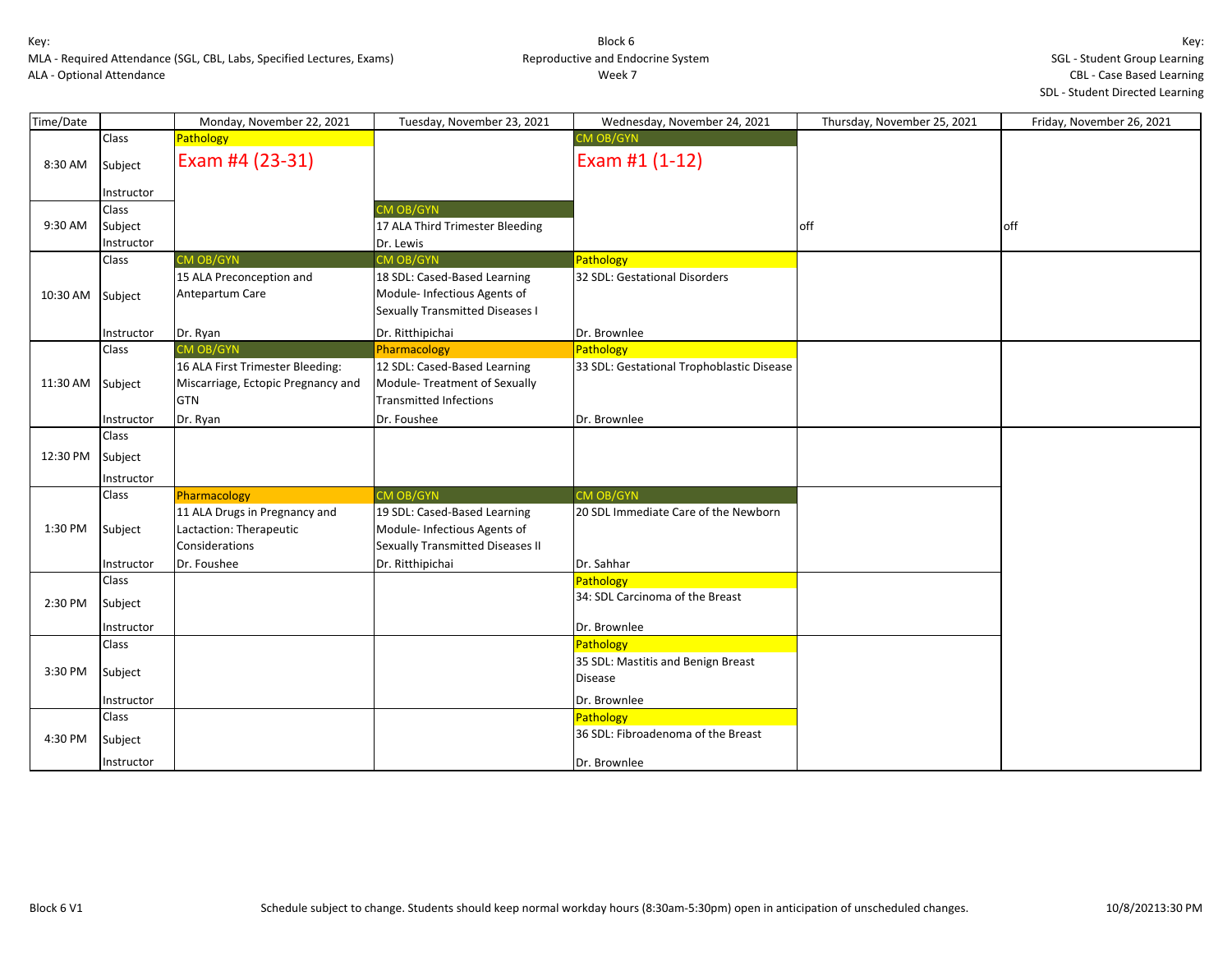| Time/Date |                                | Monday, November 29, 2021                                                                                       | Tuesday, November 30, 2021                                                                 | Wednesday, December 1, 2021                | Thursday, December 2, 2021                         | Friday, December 3, 2021                    |
|-----------|--------------------------------|-----------------------------------------------------------------------------------------------------------------|--------------------------------------------------------------------------------------------|--------------------------------------------|----------------------------------------------------|---------------------------------------------|
|           | Class                          | <b>MOB/GYN</b>                                                                                                  | CM OB/GYN                                                                                  | <b>CM OB/GYN</b>                           | CM OB/GYN                                          |                                             |
| 8:30 AM   | Subject                        | 21 ALA Intrapartum Care I                                                                                       | 25 ALA Hypertensive Disorders in<br>Pregnancy                                              | 27 ALA Infectious Diseases of Pregnancy I  | Exam #2 (13-23)                                    |                                             |
|           | Instructor                     | Dr. Lewis                                                                                                       | Dr. Januchowski                                                                            | Dr. Ritthipichai                           |                                                    |                                             |
|           | Class                          | CM OB/GYN                                                                                                       | CM OB/GYN                                                                                  | <b>CM OB/GYN</b>                           |                                                    | <b>CM OB/GYN</b>                            |
| 9:30 AM   | Subject                        | 22 ALA Intrapartum Care II                                                                                      | 26 ALA PROM and PTL                                                                        | 28 ALA Infectious Diseases of Pregnancy II |                                                    | 29 ALA Postpartum Care and<br>Breastfeeding |
|           | Instructor                     | Dr. Lewis                                                                                                       | Dr. Ryan                                                                                   | Dr. Ritthipichai                           |                                                    | Dr. Ryan                                    |
|           | Class                          | CM OB/GYN                                                                                                       | Pharmacology                                                                               | Pharmacology                               | <b>ICC</b>                                         | <b>CM OB/GYN</b>                            |
| 10:30 AM  | Subject                        | 23 ALA Intrapartum Care III                                                                                     | 13 ALA Tocolytics, Oxytocics and<br><b>Antenatal Drugs</b>                                 | 14 ALA Drugs for Infertility               | <b>Clinical Integration Sessions</b>               | 30 ALA Infertility                          |
|           | Instructor                     | Dr. Lewis                                                                                                       | Dr. Foushee                                                                                | Dr. Foushee                                |                                                    | Dr. Carroll                                 |
|           | Class                          | <b>CM OB/GYN</b>                                                                                                | PPC/OMM                                                                                    | Pharmacology                               |                                                    | <b>CM OB/GYN</b>                            |
| 11:30 AM  | Subject                        | 24 ALA Obstetrical Labor<br>Emergencies                                                                         | 11 SDL Articulatory / HVLA of the<br><b>Extremities</b>                                    | 15 ALA Drugs for Menopause                 |                                                    | 31 ALA Menopause                            |
|           | Instructor                     | Dr. Lewis                                                                                                       | Dr. Cashman                                                                                | Dr. Foushee                                |                                                    | Dr. Carroll                                 |
|           | Class                          |                                                                                                                 | <b>Procedural Skills</b>                                                                   | <b>Procedural Skills</b>                   | <b>ICC</b>                                         | <b>Procedural Skills</b>                    |
| 12:30 PM  | Subject                        |                                                                                                                 | Practice skills stations - open from 1-<br>10 pm today                                     | Check offs 12-5 pm                         | <b>Clinical Integration Sessions</b>               | Check offs 12-5 pm                          |
|           | Instructor<br>Class            | Pathology                                                                                                       | PPC/OMM                                                                                    |                                            |                                                    |                                             |
| 1:30 PM   | Subject                        | 37 MLA: Pelvic Inflammatory<br>Diseases (PID) - CBL Wrap-up (Path<br>37, Pharm 12, CM 18, 19)                   | LAB Articulatory/HVLA of the Upper<br>Extremities - combined lab with<br>Lower Extremities |                                            |                                                    |                                             |
|           | Instructor                     | Dr. Januchowski                                                                                                 | Dr. Cashman                                                                                |                                            |                                                    |                                             |
| 2:30 PM   | Class<br>Subject               | <b>ICC</b><br><b>MLA</b> Directed Problem Based Lecture<br>- review videos prior to CIS (START AT<br>$3$ pm $)$ |                                                                                            |                                            | <b>ICC</b><br><b>Clinical Integration Sessions</b> |                                             |
|           | Instructor                     |                                                                                                                 |                                                                                            |                                            |                                                    |                                             |
|           | Class                          |                                                                                                                 | PPC/OMM                                                                                    |                                            |                                                    |                                             |
| 3:30 PM   | Subject                        |                                                                                                                 | LAB Articulatory/HVLA of the Upper<br>Extremities - combined lab with                      |                                            |                                                    |                                             |
|           | Instructor                     |                                                                                                                 |                                                                                            |                                            |                                                    |                                             |
| 4:30 PM   | Class<br>Subject<br>Instructor |                                                                                                                 |                                                                                            |                                            |                                                    |                                             |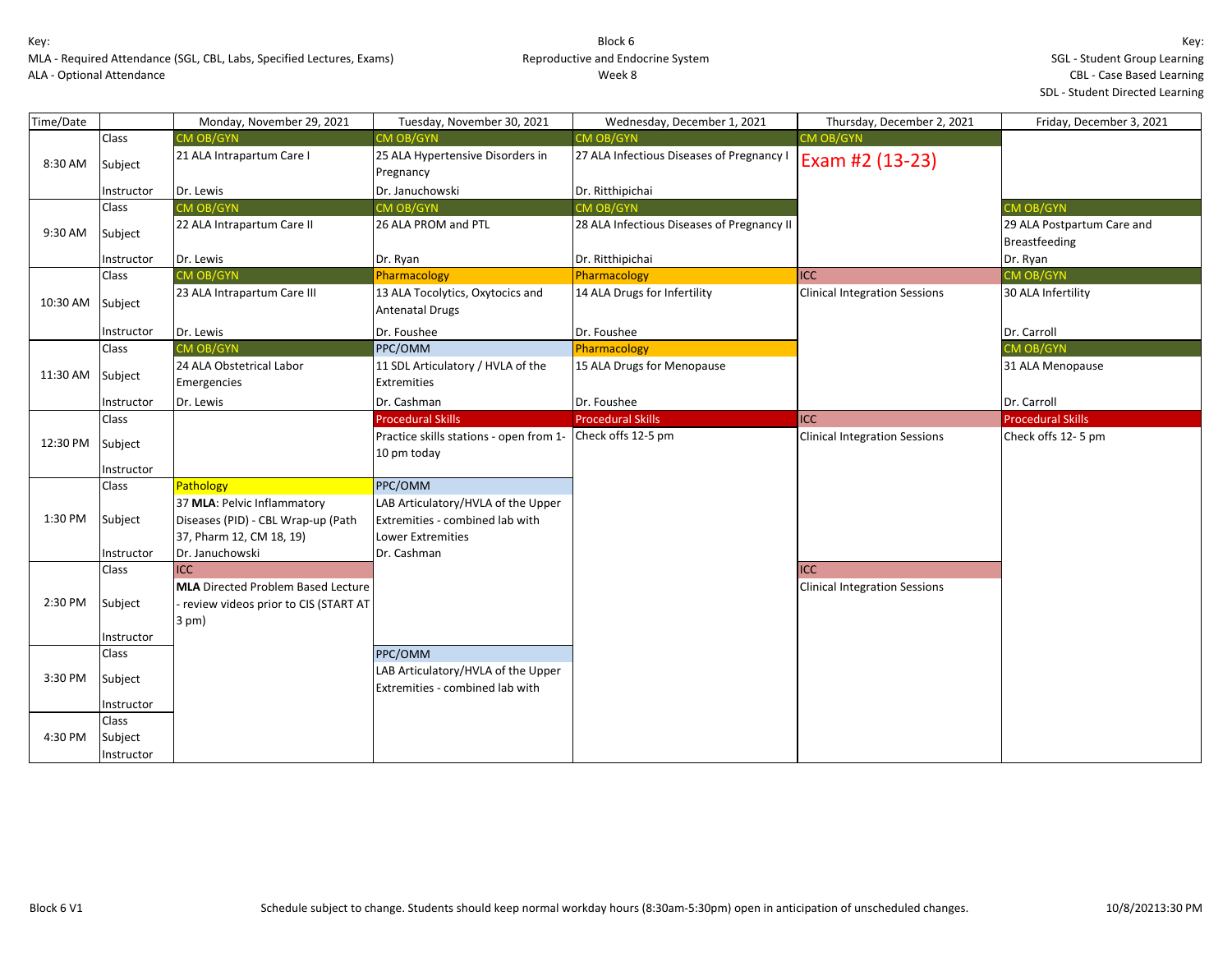MLA - Required Attendance (SGL, CBL, Labs, Specified Lectures, Exams) ALA - Optional Attendance

# Block 6 Reproductive and Endocrine System Week 9

Key: SGL - Student Group Learning CBL - Case Based Learning SDL - Student Directed Learning

| Time/Date        |            | Monday, December 6, 2021                                         | Tuesday, December 7, 2021        | Wednesday, December 8, 2021         | Thursday, December 9, 2021     | Friday, December 10, 2021        |
|------------------|------------|------------------------------------------------------------------|----------------------------------|-------------------------------------|--------------------------------|----------------------------------|
|                  | Class      | Pathology                                                        |                                  | ICC                                 | CM OB/GYN                      | Pharmacology                     |
| 8:30 AM          | Subject    | Exam #5 (32-37)                                                  |                                  | <b>Standardized Patient Testing</b> | 37 ALA Benign Breast Disease   | Exam #2 (9-15)                   |
|                  | Instructor |                                                                  |                                  |                                     | Dr. Lindsey                    |                                  |
|                  | Class      |                                                                  | CM OB/GYN                        |                                     | CM OB/GYN                      |                                  |
| 9:30 AM          | Subject    |                                                                  | 34 ALA Medical and Surgical      |                                     | 38 ALA Breast Cancer           |                                  |
|                  |            |                                                                  | Complications of Pregnancy I     |                                     |                                |                                  |
|                  | Instructor |                                                                  | Dr. Januchowski                  |                                     | Dr. Lindsey                    |                                  |
|                  | Class      | CM OB/GYN                                                        | CM OB/GYN                        |                                     | CM OB/GYN                      | <b>CM OB/GYN</b>                 |
|                  |            | 32 ALA Alloimmunization and Fetal                                | 35 ALA Medical and Surgical      |                                     | 39 ALA Nutrition and Pregnancy | OB, PMP and Neonatal Simulations |
| 10:30 AM Subject |            | Death                                                            | Complications of Pregnancy II    |                                     |                                | (Session 2) (9:30-1:30 pm)       |
|                  |            |                                                                  |                                  |                                     |                                |                                  |
|                  | Instructor | Dr. Lewis                                                        | Dr. Januchowski                  |                                     | Dr. DiMucci-Ward               | Dr. Rishmawi                     |
|                  | Class      | <b>CM OB/GYN</b>                                                 | <b>CM OB/GYN</b>                 |                                     | CM OB/GYN                      |                                  |
| 11:30 AM         | Subject    | 33 ALA Fetal Growth Abnormalities & 36 ALA Diabetes in Pregnancy |                                  |                                     | 40 ALA Pelvic Pain Syndromes   |                                  |
|                  |            | <b>Multifetal Gestation</b>                                      |                                  |                                     |                                |                                  |
|                  | Instructor | Dr. Lewis                                                        | Dr. Lewis                        |                                     | Dr. Carroll                    | Dr. Carroll                      |
|                  | Class      |                                                                  |                                  |                                     |                                |                                  |
| 12:30 PM         | Subject    |                                                                  |                                  |                                     |                                |                                  |
|                  | Instructor |                                                                  |                                  |                                     |                                |                                  |
|                  | Class      |                                                                  | <b>CM OB/GYN</b>                 |                                     |                                |                                  |
|                  |            |                                                                  | OB, PMP and Neonatal Simulations |                                     |                                |                                  |
| 1:30 PM          | Subject    |                                                                  | (Session 1)                      |                                     |                                |                                  |
|                  | Instructor |                                                                  | Dr. Worster                      |                                     |                                |                                  |
|                  | Class      |                                                                  |                                  |                                     |                                |                                  |
| 2:30 PM          | Subject    |                                                                  |                                  |                                     |                                |                                  |
|                  | Instructor |                                                                  | Dr. Lewis                        |                                     |                                |                                  |
|                  | Class      |                                                                  |                                  |                                     |                                |                                  |
| 3:30 PM          | Subject    |                                                                  |                                  |                                     |                                |                                  |
|                  | Instructor |                                                                  |                                  |                                     |                                |                                  |
|                  | Class      |                                                                  |                                  |                                     |                                |                                  |
| 4:30 PM          | Subject    |                                                                  |                                  |                                     |                                |                                  |
|                  | Instructor |                                                                  |                                  |                                     |                                |                                  |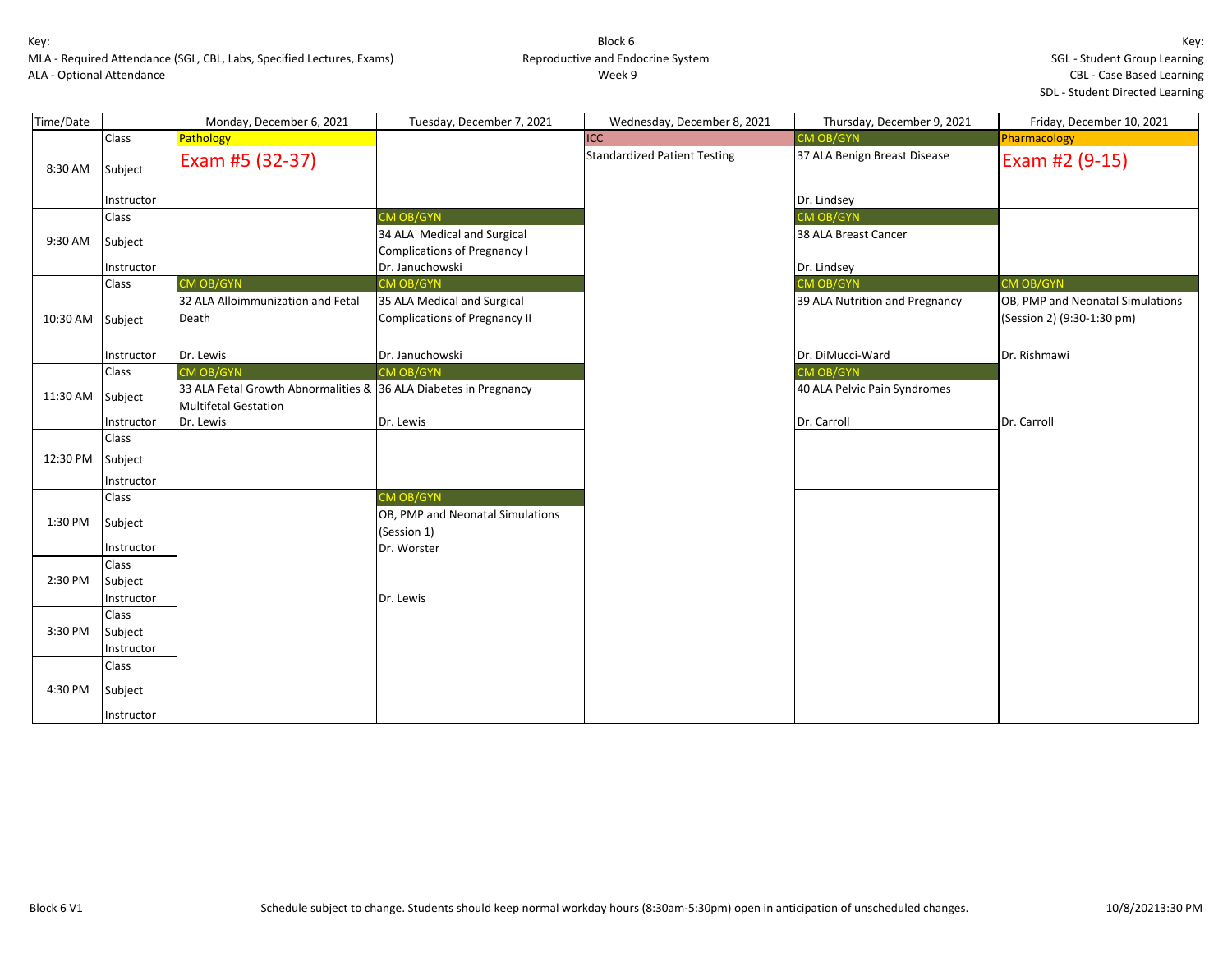MLA - Required Attendance (SGL, CBL, Labs, Specified Lectures, Exams) ALA - Optional Attendance

| Time/Date |            | Monday, December 13, 2021                    | Tuesday, December 14, 2021                      | Wednesday, December 15, 2021                          | Thursday, December 16, 2021 | Friday, December 17, 2021                              |
|-----------|------------|----------------------------------------------|-------------------------------------------------|-------------------------------------------------------|-----------------------------|--------------------------------------------------------|
|           | Class      | CM OB/GYN                                    | <b>CM OB/GYN</b>                                | CM OB/GYN                                             | PPC/OMM                     | CM OB/GYN                                              |
| 8:30 AM   | Subject    | EXAM #3 (24-35)                              | OB, PMP and Neonatal Simulations<br>(session 3) | 43 ALA Urinary Incontinence and<br>Pelvic Relaxation  | Exam #1 (1-11)              | OB, PMP and Neonatal Simulations<br>(session $4 + 5$ ) |
|           | Instructor |                                              | Dr. Rishmawi                                    | Dr. Lewis                                             |                             | Dr. Worster                                            |
|           | Class      |                                              |                                                 | <b>CM OB/GYN</b>                                      |                             |                                                        |
| 9:30 AM   | Subject    |                                              |                                                 | 44 ALA Female Sexual Dysfunction                      |                             |                                                        |
|           | Instructor |                                              | Dr. Lewis                                       | Dr. Switzer                                           |                             | Dr. Lewis                                              |
|           | Class      | CM OB/GYN                                    |                                                 | <b>CM OB/GYN</b>                                      | PPC/OMM                     |                                                        |
| 10:30 AM  | Subject    | 41 ALA Radiology of the Obstetric<br>Patient |                                                 | 45 ALA Mood Disorders in Obstetrics<br>and Gynecology | <b>Practical Exam</b>       |                                                        |
|           | Instructor | Dr. Ryan                                     |                                                 | Dr. Switzer                                           |                             |                                                        |
|           | Class      | CM OB/GYN                                    |                                                 |                                                       |                             |                                                        |
| 11:30 AM  | Subject    | 42 SDL Violence Against Women                |                                                 |                                                       |                             |                                                        |
|           | Instructor | Dr. Januchowski                              |                                                 |                                                       |                             |                                                        |
|           | Class      |                                              |                                                 |                                                       |                             |                                                        |
| 12:30 PM  | Subject    |                                              |                                                 |                                                       |                             |                                                        |
|           | Instructor |                                              |                                                 |                                                       |                             |                                                        |
|           | Class      | <b>ICC</b>                                   |                                                 | <b>MANDATORY</b>                                      |                             |                                                        |
| 1:30 PM   | Subject    | SP debrief                                   |                                                 | Site ambassador meeting                               |                             |                                                        |
|           | Instructor | Dr. Lindsey                                  |                                                 | Dr. Saleski                                           |                             |                                                        |
|           | Class      |                                              |                                                 |                                                       |                             |                                                        |
| 2:30 PM   | Subject    |                                              |                                                 |                                                       |                             |                                                        |
|           | Instructor |                                              |                                                 |                                                       |                             |                                                        |
|           | Class      |                                              |                                                 |                                                       |                             |                                                        |
| 3:30 PM   | Subject    |                                              |                                                 |                                                       |                             |                                                        |
|           | Instructor |                                              |                                                 |                                                       |                             |                                                        |
|           | Class      |                                              |                                                 |                                                       |                             |                                                        |
| 4:30 PM   | Subject    |                                              |                                                 |                                                       |                             |                                                        |
|           | Instructor |                                              |                                                 |                                                       |                             |                                                        |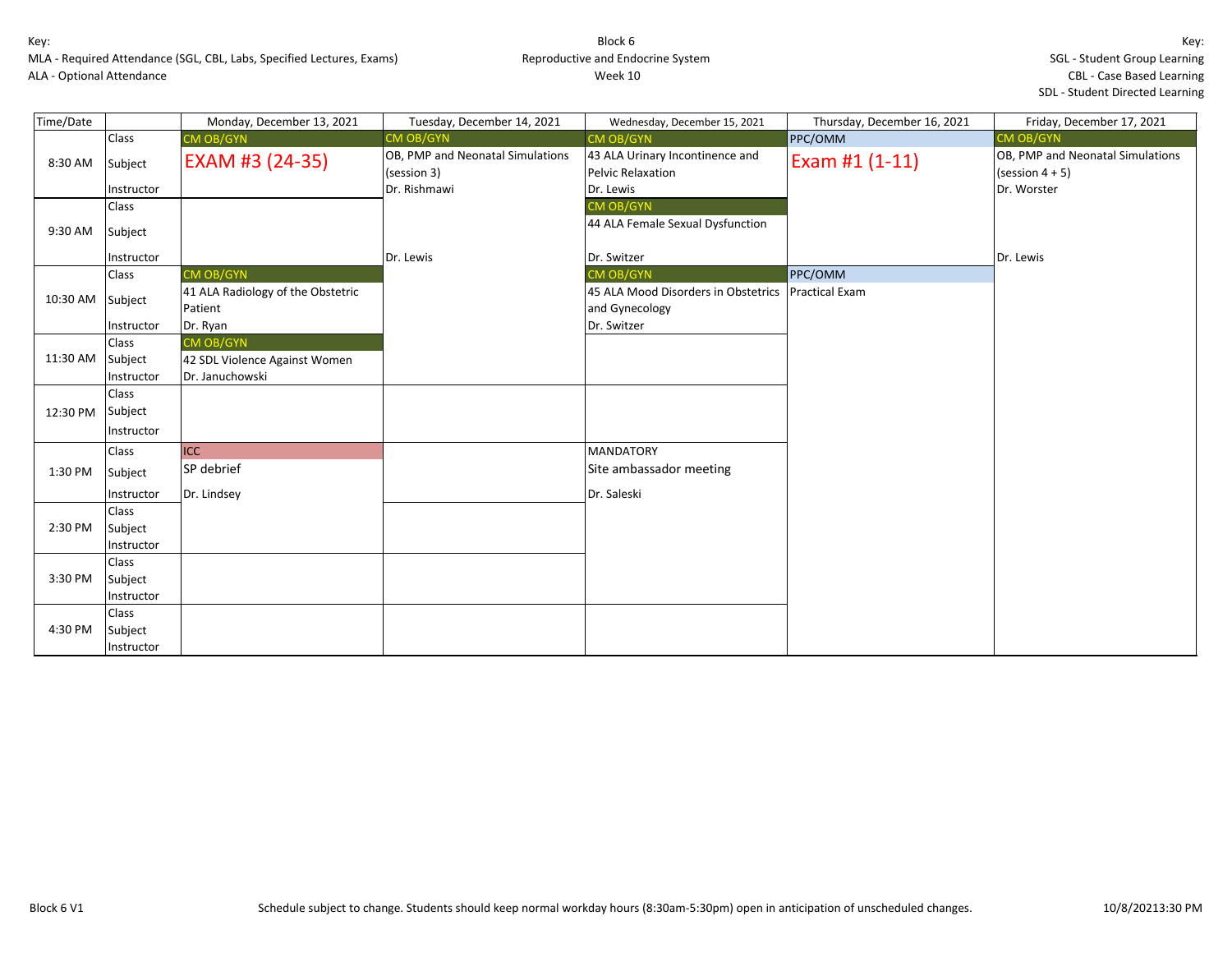MLA - Required Attendance (SGL, CBL, Labs, Specified Lectures, Exams) ALA - Optional Attendance

# Block 6 Reproductive and Endocrine System Week 11

Key: SGL - Student Group Learning CBL - Case Based Learning SDL - Student Directed Learning

| Time/Date |                     | Monday, December 20, 2021        | Tuesday, December 21, 2021 | Wednesday, December 22, 2021 | Thursday, December 23, 2021 | Friday, December 24, 2021 |
|-----------|---------------------|----------------------------------|----------------------------|------------------------------|-----------------------------|---------------------------|
|           | Class               | CM OB/GYN                        |                            |                              |                             |                           |
| 8:30 AM   | Subject             | OB, PMP and Neonatal Simulations |                            | OFF                          | OFF                         | <b>OFF</b>                |
|           | Instructor          | (session 6+7)<br>Dr. Rishmawi    |                            |                              |                             |                           |
|           | Class               |                                  | CM OB/GYN                  |                              |                             |                           |
| 9:30 AM   | Subject             |                                  | Exam #4 (36-45)            |                              |                             |                           |
|           |                     | Dr. Lewis                        |                            |                              |                             |                           |
|           | Instructor<br>Class |                                  |                            |                              |                             |                           |
| 10:30 AM  | Subject             |                                  |                            |                              |                             |                           |
|           | Instructor          |                                  |                            |                              |                             |                           |
|           | Class               |                                  |                            |                              |                             |                           |
| 11:30 AM  | Subject             |                                  |                            |                              |                             |                           |
|           | Instructor          |                                  |                            |                              |                             |                           |
|           | Class               |                                  |                            |                              |                             |                           |
| 12:30 PM  | Subject             |                                  |                            |                              |                             |                           |
|           | Instructor          |                                  |                            |                              |                             |                           |
|           | Class               |                                  |                            |                              |                             |                           |
| 1:30 PM   | Subject             |                                  |                            |                              |                             |                           |
|           | Instructor          |                                  |                            |                              |                             |                           |
|           | Class               |                                  |                            |                              |                             |                           |
| 2:30 PM   | Subject             |                                  |                            |                              |                             |                           |
|           | Instructor          |                                  |                            |                              |                             |                           |
|           | Class               |                                  |                            |                              |                             |                           |
| 3:30 PM   | Subject             |                                  |                            |                              |                             |                           |
|           | Instructor          |                                  |                            |                              |                             |                           |
|           | Class               |                                  |                            |                              |                             |                           |
| 4:30 PM   | Subject             |                                  |                            |                              |                             |                           |
|           | Instructor          |                                  |                            |                              |                             |                           |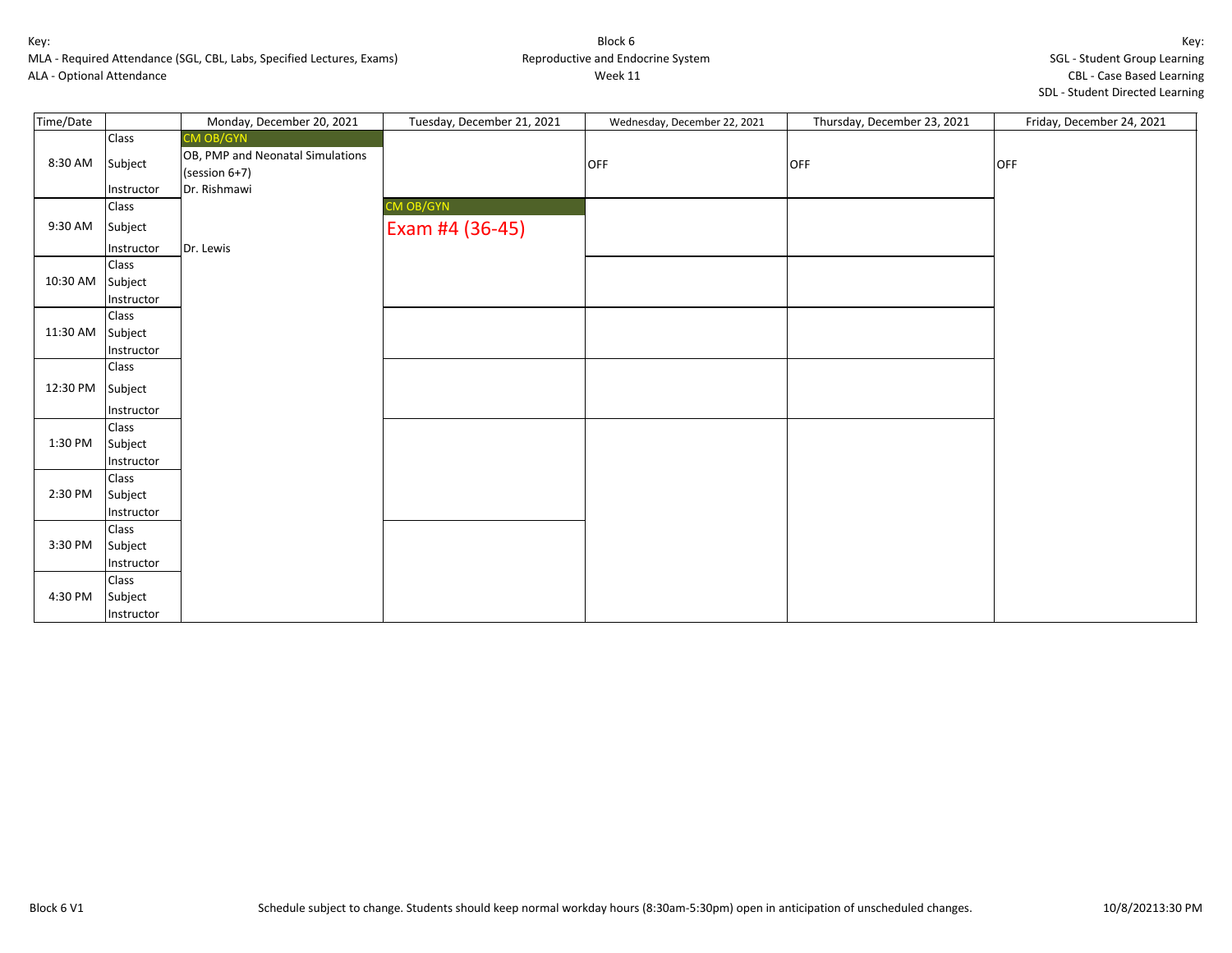MLA - Required Attendance (SGL, CBL, Labs, Specified Lectures, Exams) ALA - Optional Attendance

| Time/Date |                       | Monday, December 27, 2021 | Tuesday, December 28, 2021 | Wednesday, December 29, 2021 | Thursday, December 30, 2021 | Friday, December 31, 2021 |
|-----------|-----------------------|---------------------------|----------------------------|------------------------------|-----------------------------|---------------------------|
|           | Class                 |                           |                            |                              |                             |                           |
| 8:30 AM   | Subject               |                           |                            |                              |                             |                           |
|           | Instructor            |                           |                            |                              |                             |                           |
|           | Class                 |                           |                            |                              |                             |                           |
| 9:30 AM   | Subject               | off                       | off                        | off                          | <b>OFF</b>                  | <b>OFF</b>                |
|           | Instructor            |                           |                            |                              |                             |                           |
| 10:30 AM  | Class                 |                           |                            |                              |                             |                           |
|           | Subject               |                           |                            |                              |                             |                           |
|           | Instructor            |                           |                            |                              |                             |                           |
| 11:30 AM  | Class                 |                           |                            |                              |                             |                           |
|           | Subject               |                           |                            |                              |                             |                           |
|           | Instructor            |                           |                            |                              |                             |                           |
| 12:30 PM  | Class                 |                           |                            |                              |                             |                           |
|           | Subject               |                           |                            |                              |                             |                           |
|           | Instructor<br>Class   |                           |                            |                              |                             |                           |
| 1:30 PM   |                       |                           |                            |                              |                             |                           |
|           | Subject               |                           |                            |                              |                             |                           |
|           | Instructor<br>Class   |                           |                            |                              |                             |                           |
| 2:30 PM   |                       |                           |                            |                              |                             |                           |
|           | Subject<br>Instructor |                           |                            |                              |                             |                           |
|           | Class                 |                           |                            |                              |                             |                           |
| 3:30 PM   | Subject               |                           |                            |                              |                             |                           |
|           | Instructor            |                           |                            |                              |                             |                           |
|           | Class                 |                           |                            |                              |                             |                           |
| 4:30 PM   |                       |                           |                            |                              |                             |                           |
|           | Subject               |                           |                            |                              |                             |                           |
|           | Instructor            |                           |                            |                              |                             |                           |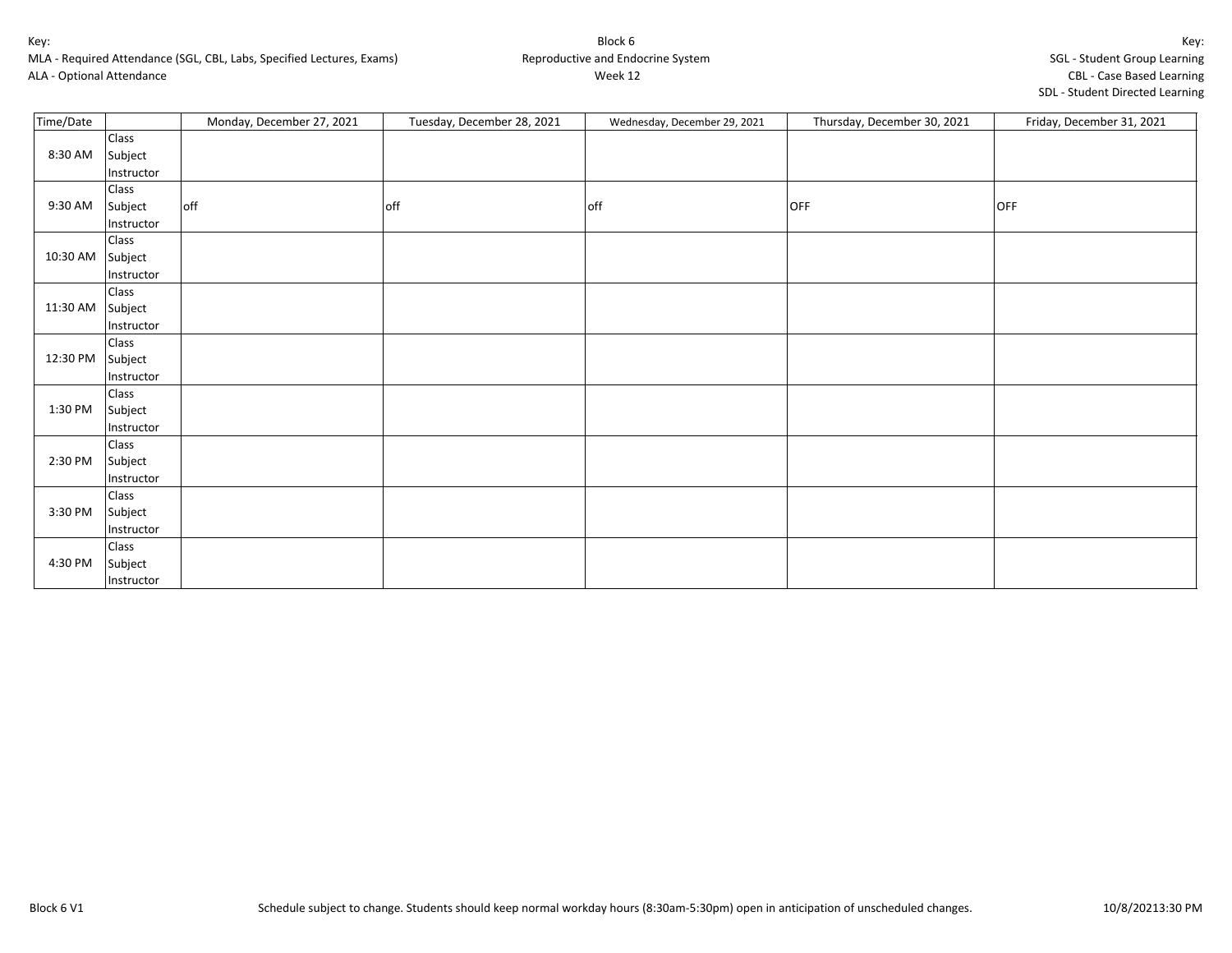MLA - Required Attendance (SGL, CBL, Labs, Specified Lectures, Exams) ALA - Optional Attendance

| CDL - Case Daseu Learning       |  |
|---------------------------------|--|
| SDL - Student Directed Learning |  |

| Time/Date |            | Monday, January 3, 2022 | Tuesday, January 4, 2022 | Wednesday, January 5, 2022 | Thursday, January 6, 2022 | Friday, January 7, 2022 |
|-----------|------------|-------------------------|--------------------------|----------------------------|---------------------------|-------------------------|
| 8:30 AM   | Class      |                         |                          |                            |                           |                         |
|           | Subject    | OFF                     | OFF                      | OFF                        | <b>OFF</b>                | <b>OFF</b>              |
|           | Instructor |                         |                          |                            |                           |                         |
|           | Class      |                         |                          |                            |                           |                         |
| 9:30 AM   | Subject    |                         |                          |                            |                           |                         |
|           | Instructor |                         |                          |                            |                           |                         |
| 10:30 AM  | Class      |                         |                          |                            |                           |                         |
|           | Subject    |                         |                          |                            |                           |                         |
|           | Instructor |                         |                          |                            |                           |                         |
| 11:30 AM  | Class      |                         |                          |                            |                           |                         |
|           | Subject    |                         |                          |                            |                           |                         |
|           | Instructor |                         |                          |                            |                           |                         |
| 12:30 PM  | Class      |                         |                          |                            |                           |                         |
|           | Subject    |                         |                          |                            |                           |                         |
|           | Instructor |                         |                          |                            |                           |                         |
| 1:30 PM   | Class      |                         |                          |                            |                           |                         |
|           | Subject    |                         |                          |                            |                           |                         |
|           | Instructor |                         |                          |                            |                           |                         |
| 2:30 PM   | Class      |                         |                          |                            |                           |                         |
|           | Subject    |                         |                          |                            |                           |                         |
|           | Instructor |                         |                          |                            |                           |                         |
|           | Class      |                         |                          |                            |                           |                         |
| 3:30 PM   | Subject    |                         |                          |                            |                           |                         |
|           | Instructor |                         |                          |                            |                           |                         |
| 4:30 PM   | Class      |                         |                          |                            |                           |                         |
|           | Subject    |                         |                          |                            |                           |                         |
|           | Instructor |                         |                          |                            |                           |                         |